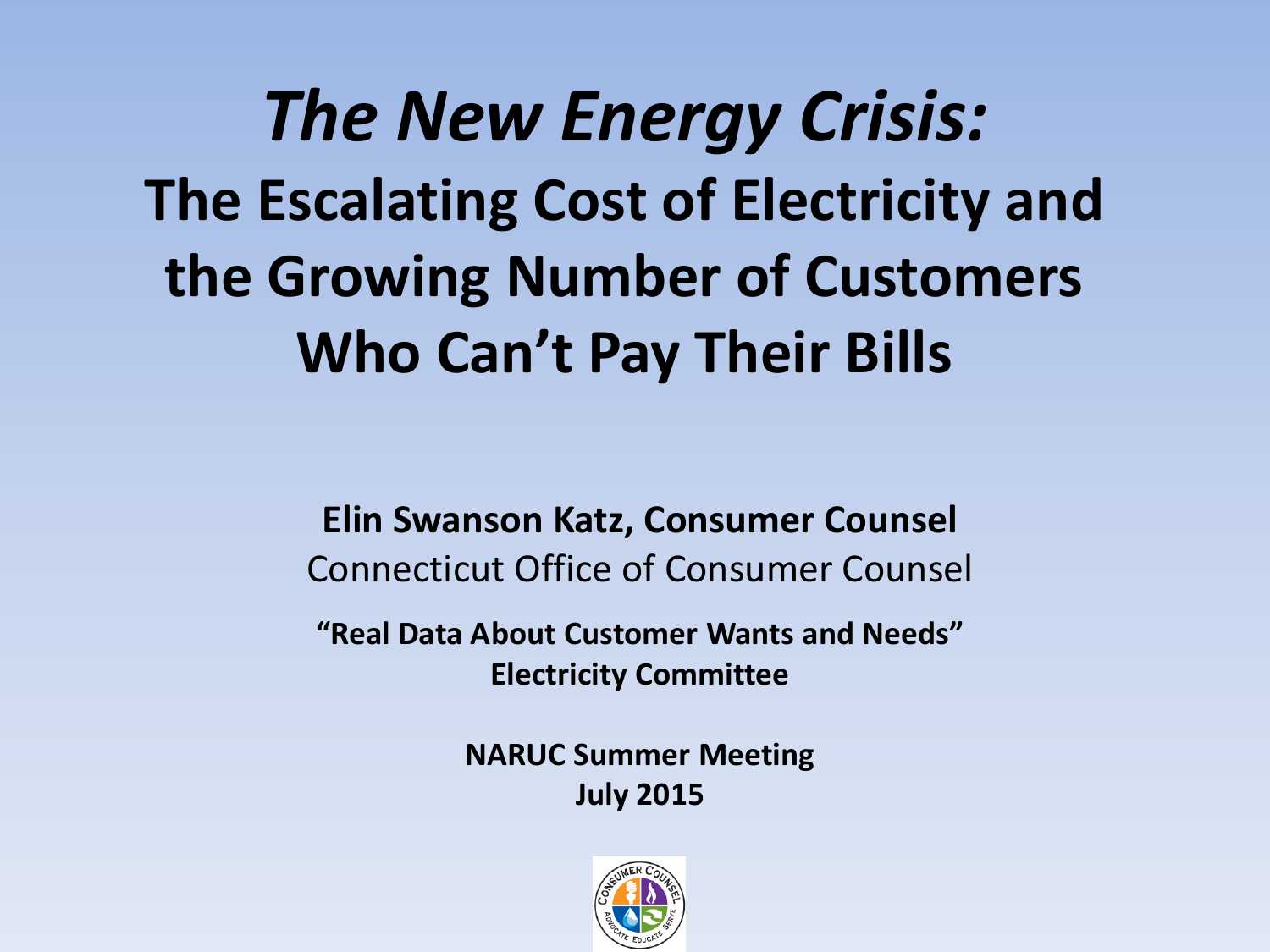

### **What's on customers' minds?**

- The rising cost of electricity
- The increasing share of household budgets taken up by energy bills
- How can they reduce their energy bills/electricity usage



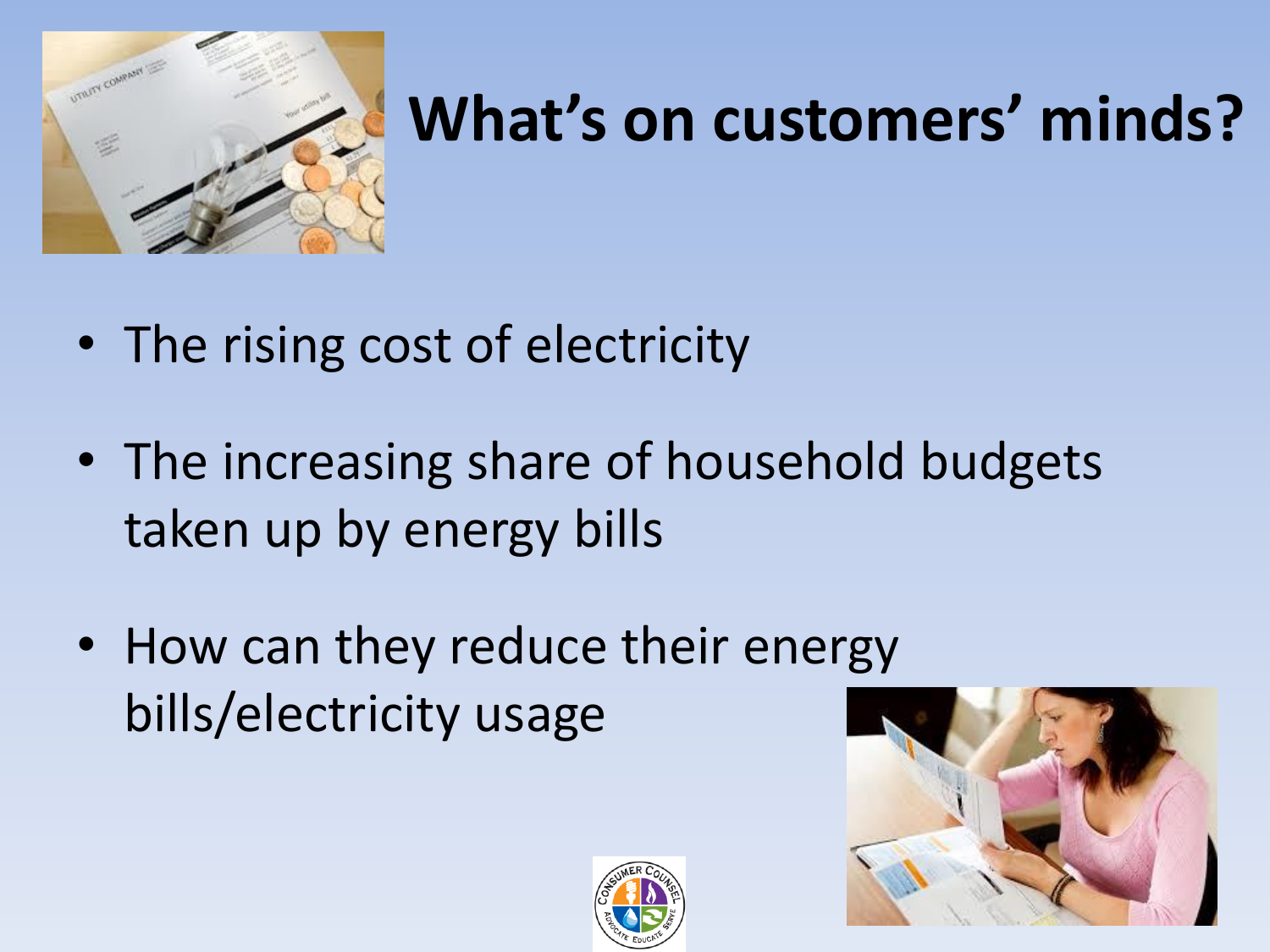### Headlines in New England

**NPR: "New England Electricity Prices Spike As Gas Pipelines Lag" -** November 05, 2014

"Utilities in New England have announced electricity rates hikes on the order of 30 percent to 50 percent, making prices some of the highest in the history of the continental United States."

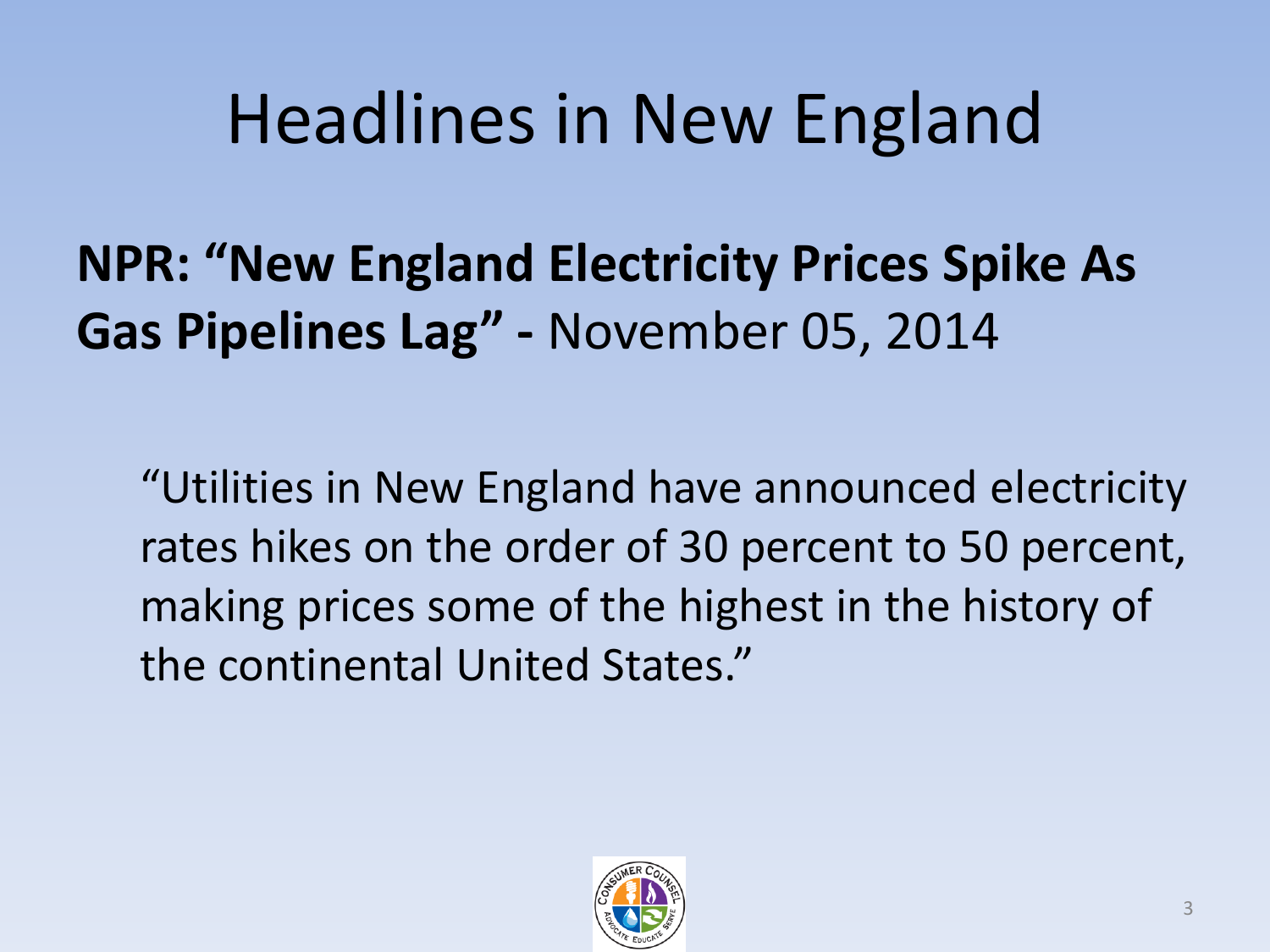## **Comparison of all sector electric prices**  (Winter 2015)

Connecticut **18.44 cents/kWh**. New England **17.34 cents/kWh** Mid-Atlantic (NY, NJ, PA) **12.81 cents/kWh**

(Source: EIA)

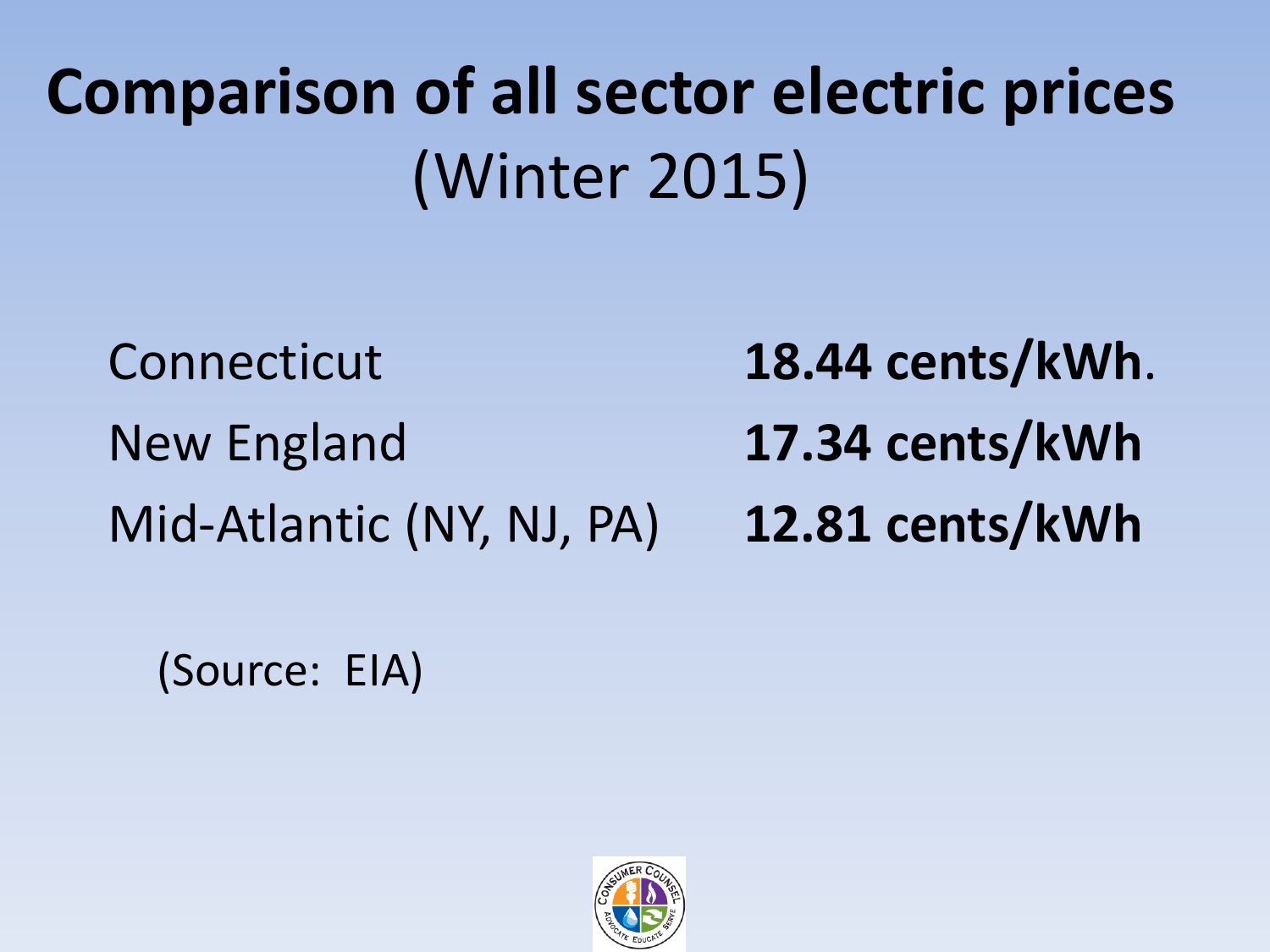## The Connecticut Example

- Two regulated electric utilities
	- **Eversource** (formerly Connecticut Light & Power), with 1.2 million customers
	- **United Illuminating**, with 325,000 customers



**(Source: EnergyBrokerNetwork.com)**

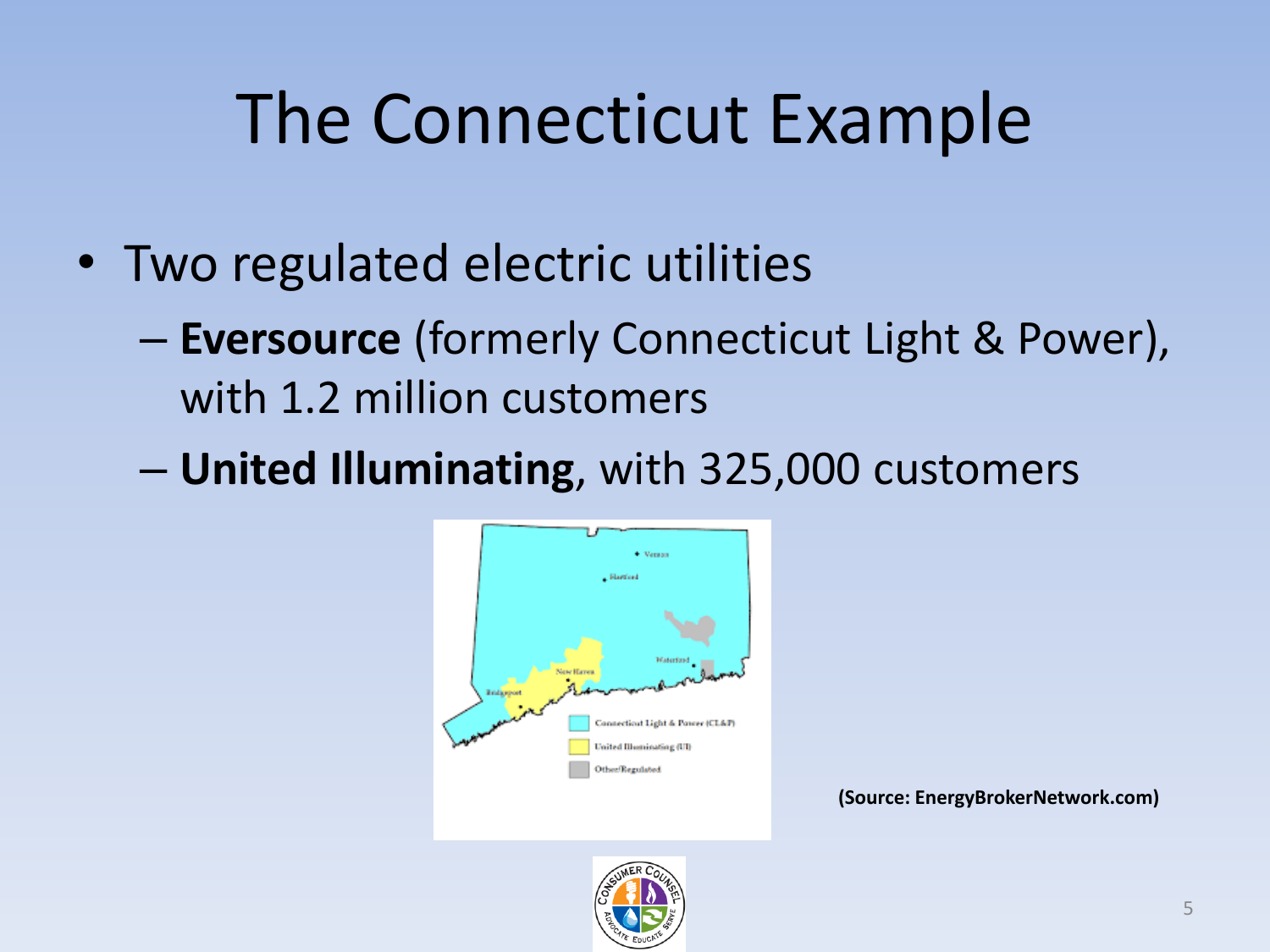### The Human Cost of Unaffordable Energy Hardship Customers

| <b>Connecticut</b><br><b>Utility</b><br><b>Company</b> | <b>Number of</b><br><b>Hardship</b><br><b>Customers</b><br>(2014) | <b>Hardship</b><br><b>Customers</b><br>with Payment<br><b>Plans</b> | <b>Hardship</b><br><b>Customers</b><br>without<br><b>Payment Plans,</b><br>subject to<br>shut-off | <b>Total</b><br><b>Delinquent</b><br><b>Balance</b><br>(Rounded) |
|--------------------------------------------------------|-------------------------------------------------------------------|---------------------------------------------------------------------|---------------------------------------------------------------------------------------------------|------------------------------------------------------------------|
| Eversource                                             | 90,000                                                            | 35,000                                                              | 55,000                                                                                            | \$50 million                                                     |
| United<br>Illuminating                                 | 24,000                                                            | 200                                                                 | 23,800                                                                                            | \$38 million                                                     |

(Source: Eversource/CL&P and UI Annual 16-262c reports to the CGA)

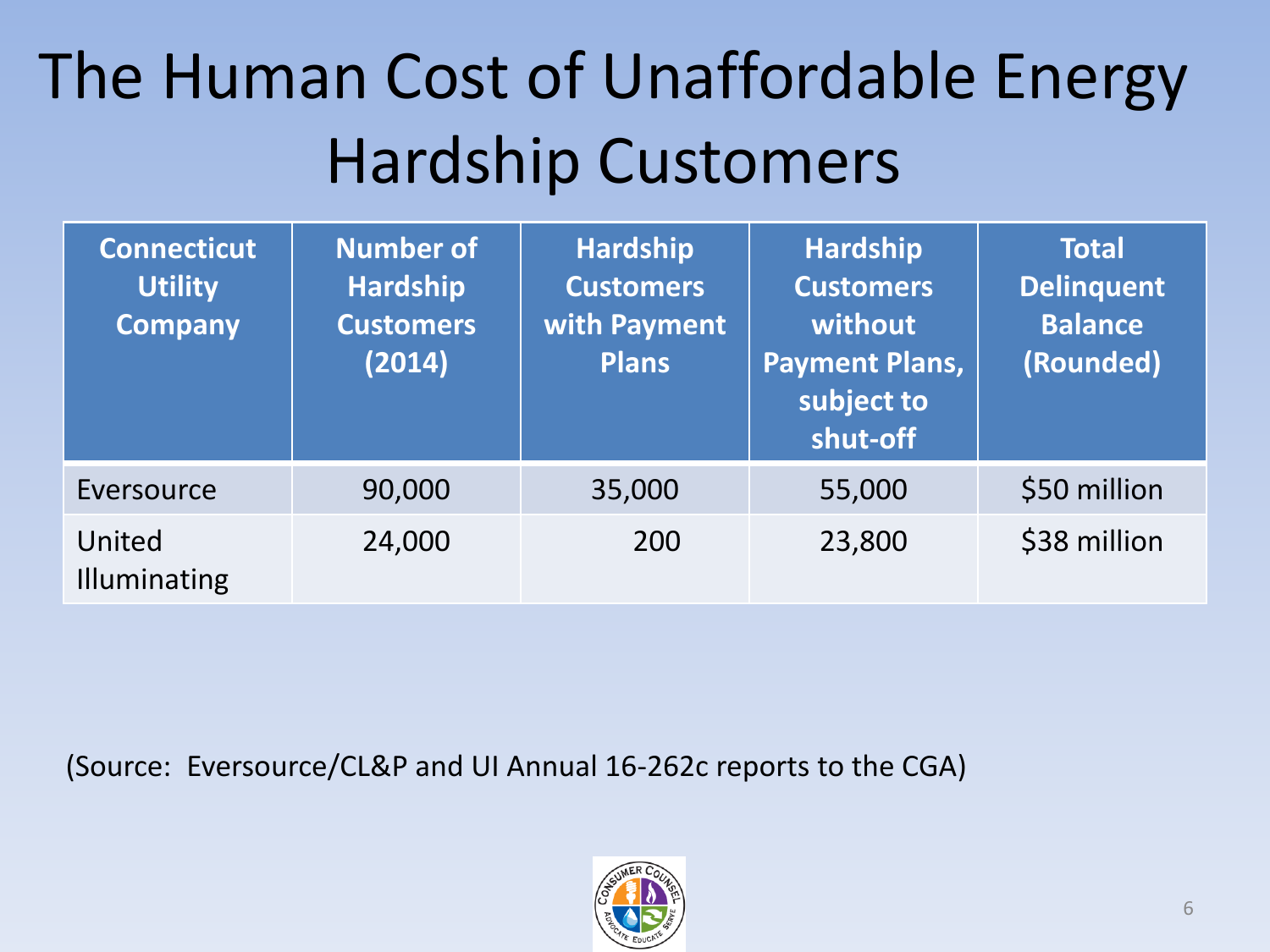#### **The Connecticut Story:** *Non-hardship Customers*

| Year | <b>Eversource/CL&amp;P Non-</b><br>hardship Customers making<br>payment arrangements | <b>Delinquency Total</b><br>(Rounded) |
|------|--------------------------------------------------------------------------------------|---------------------------------------|
| 2012 | 53,869                                                                               | \$15 million                          |
| 2013 | 98,232                                                                               | \$24 million                          |
| 2014 | 218,850                                                                              | \$50 million                          |

(Source: Eversource/CL&P and UI Annual 16-262c reports to the CGA)



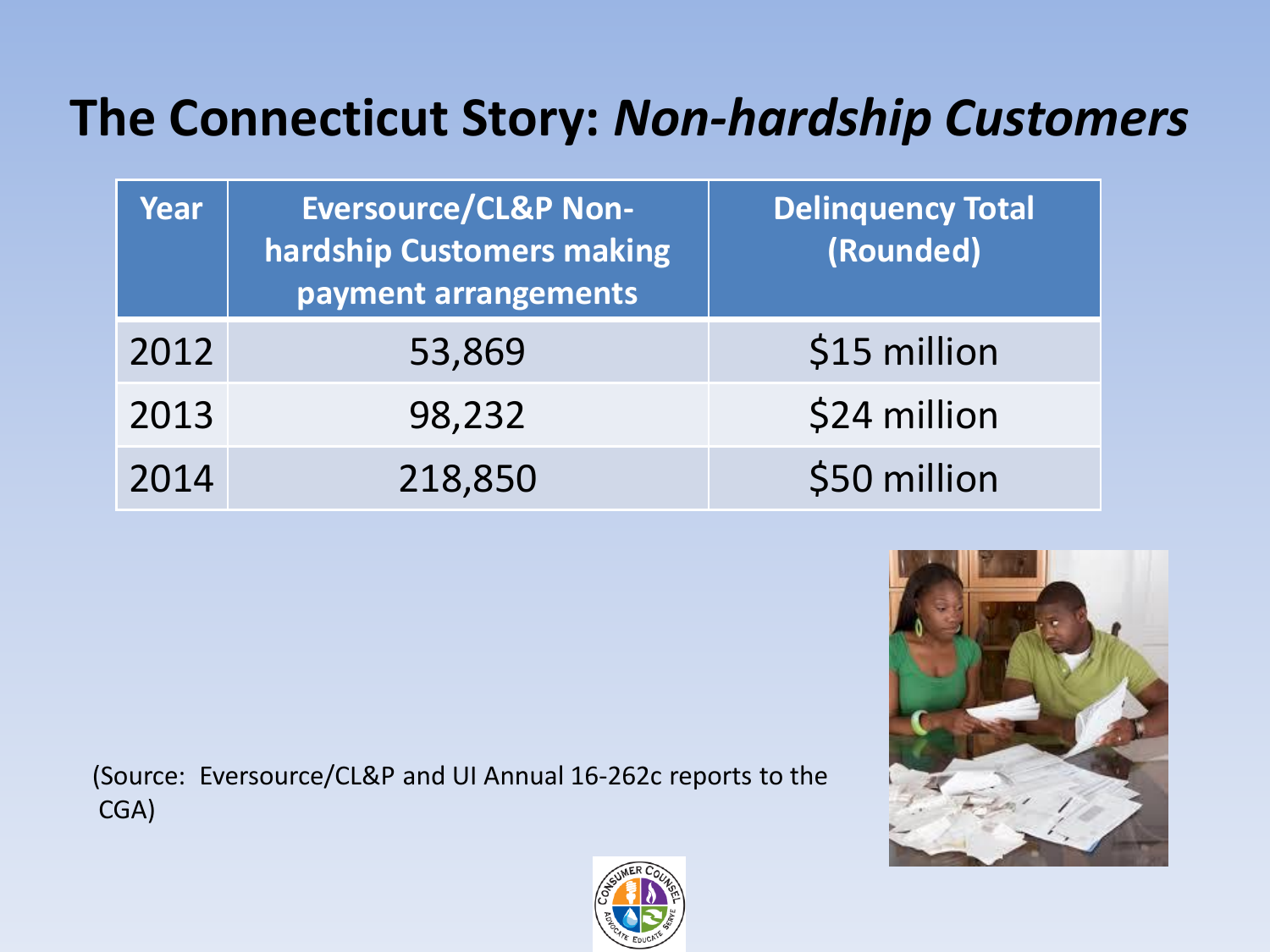### **The Connecticut Story: United Illuminating**  *Non-hardship Customers*



| Year | <b>United Illuminating Non-hardship</b><br><b>Customers with outstanding balances</b><br>that were written off | <b>Deliquency Total</b><br>(Rounded) |
|------|----------------------------------------------------------------------------------------------------------------|--------------------------------------|
| 2014 | 54,266                                                                                                         | \$5.7 million                        |

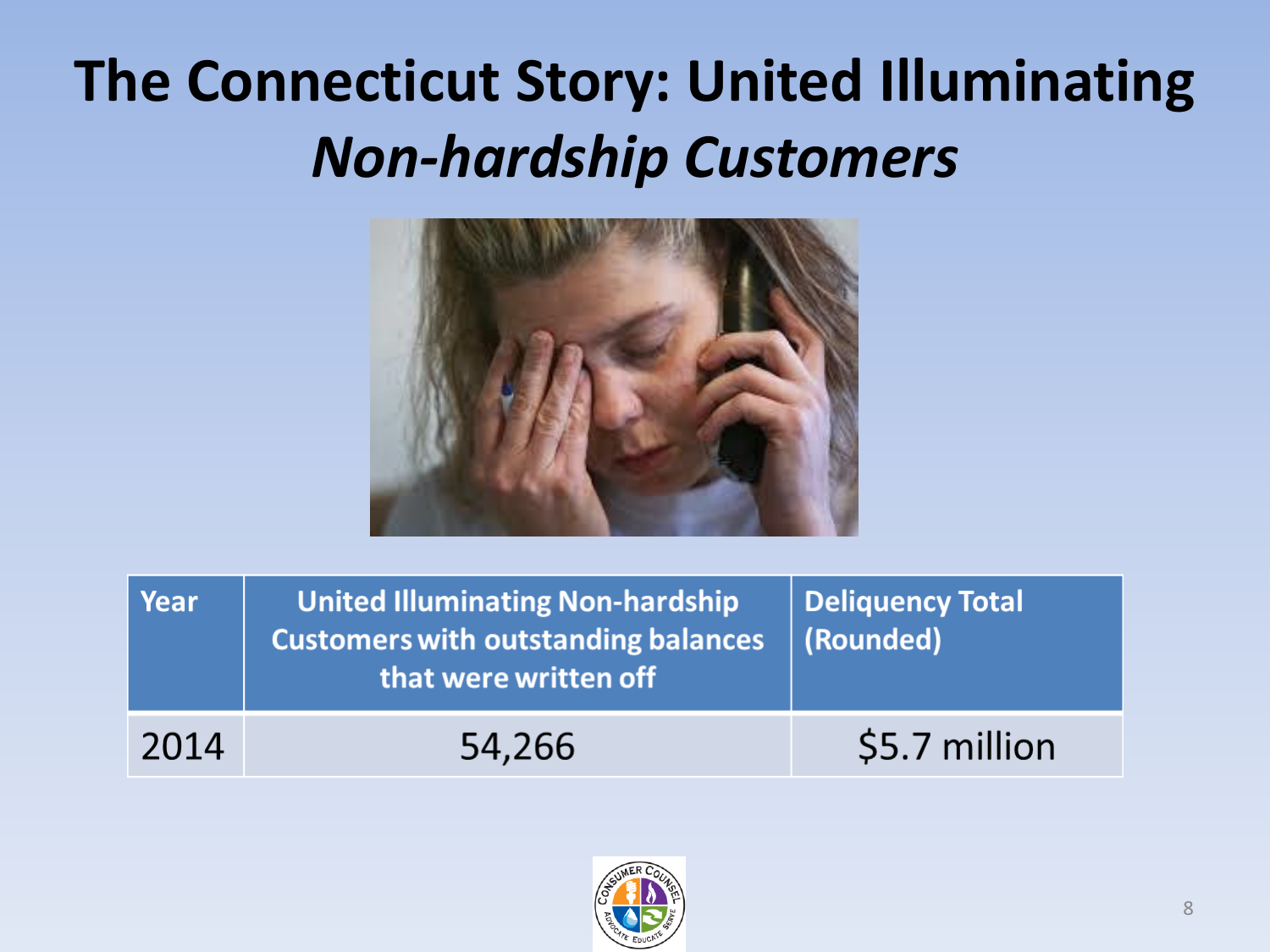### What does this mean?

• For Eversource, 218,850 non-hardship customers were on payment plans – over 1/6 of their 1.1 million residential customers.

• United Illuminating wrote off the balance of over 54,000 non-hardship customers – over 1/6 of their 300,000 residential customers.

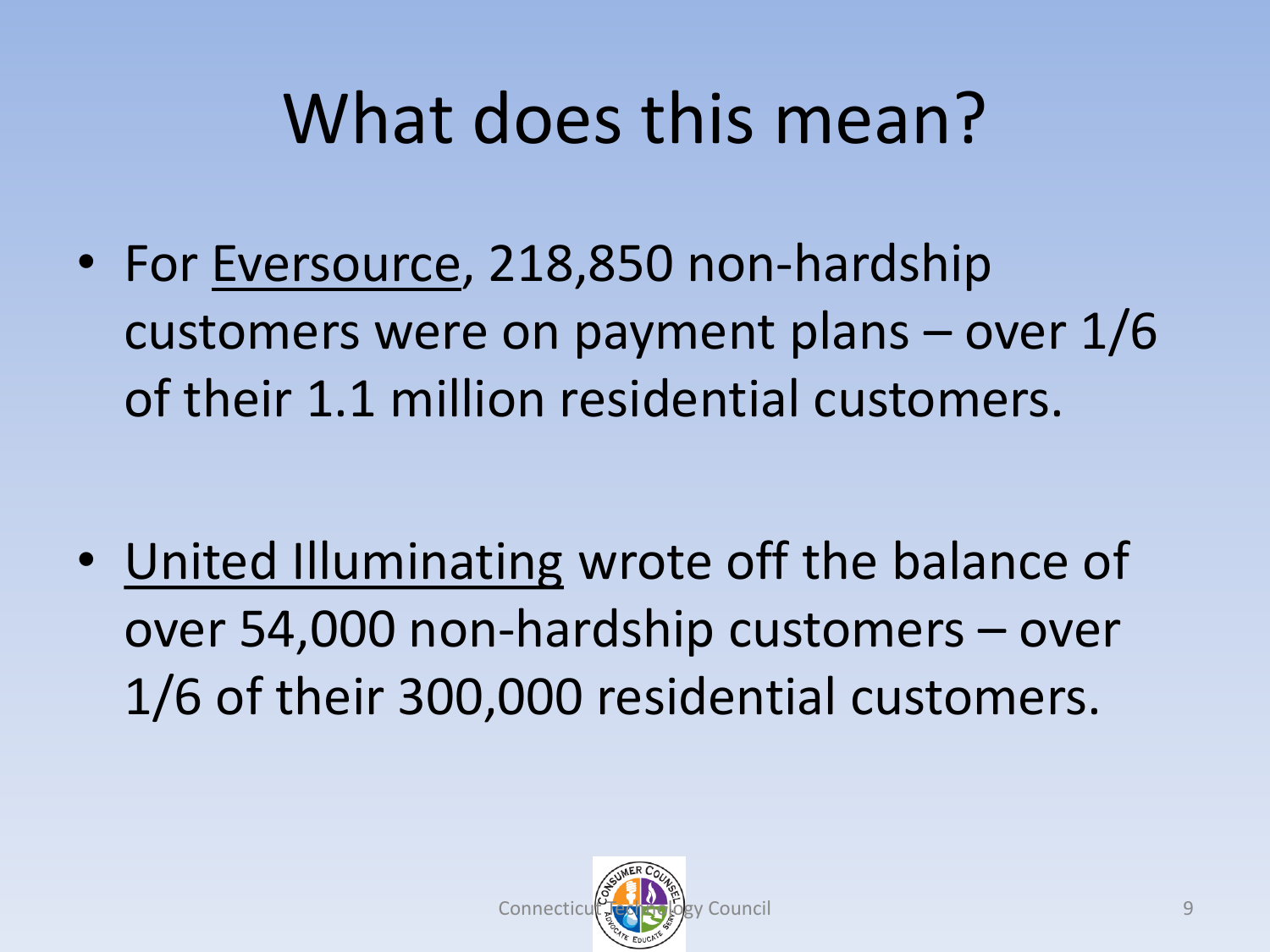# The New Energy Crisis

• Eversource: Hardship Customers + Non-hardship Customers on payment plans = 310,000 customers had significant difficulty paying their bills in 2014 – *one in four* residential customers.

• UI: Hardship Customers + Non-hardship Customers on payment plans = 78,000 customers with payment difficulty – *one in four* residential customers

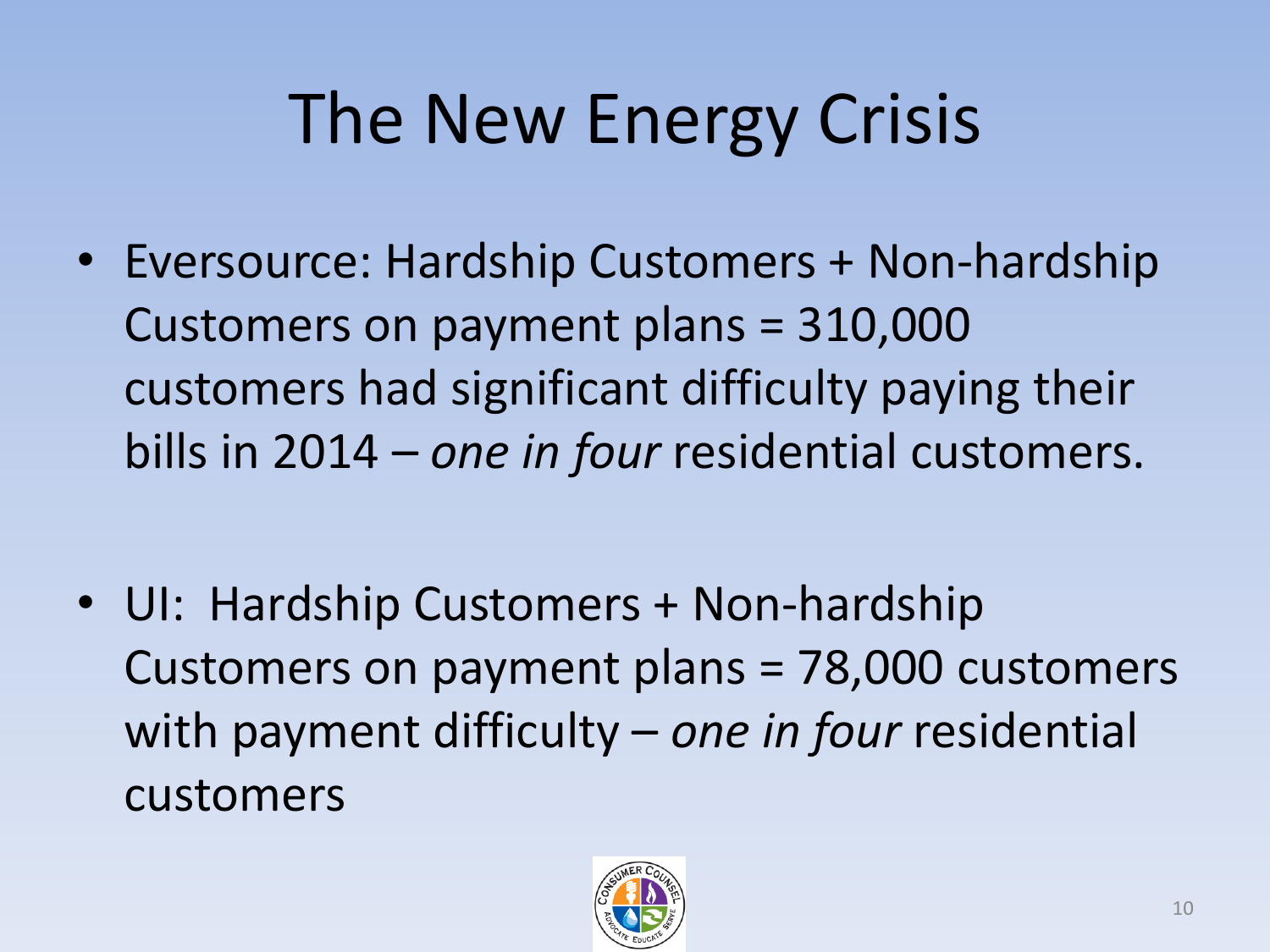### Connecticut is not alone.

Energy Cost Impacts on American Families, 2001-2014



Energy Costs as Percentage of Nominal After-Tax Household Income

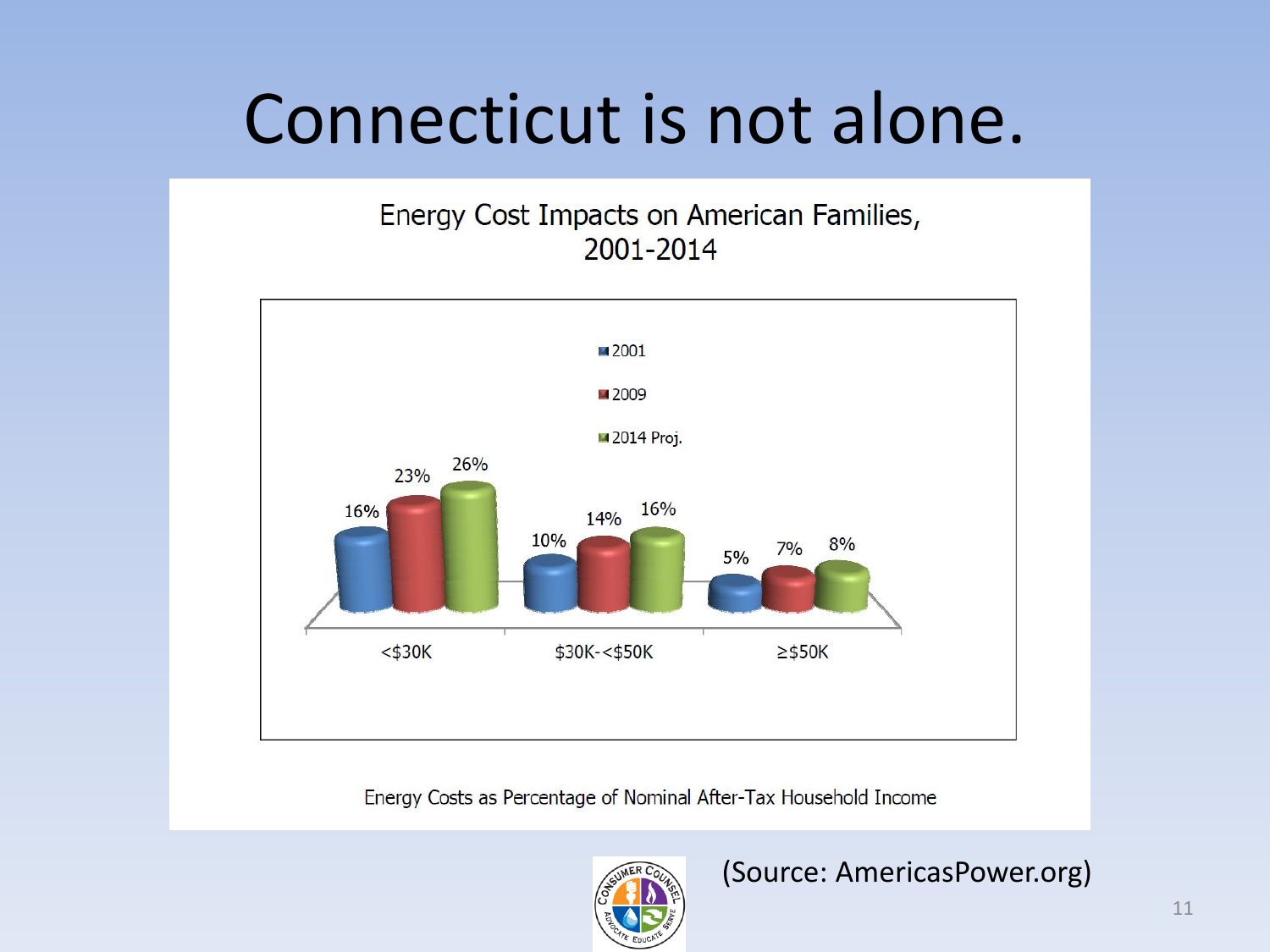## The Home Energy Affordability Gap continues to grow….

- The Affordability Gap is currently \$5.7 billion dollars in the United States.
	- Some examples of state Affordability Gaps in 2014:
		- CT: \$ 799,127,248
		- FL: \$2,317,610,164
		- TX: \$3,909,597,949
		- WA: \$ 356,558,640
		- CA: \$2,955,813,901
		- MT:  $\frac{107,246,351}{200}$  (Source: HomeEnergyAffordability Gap.com)